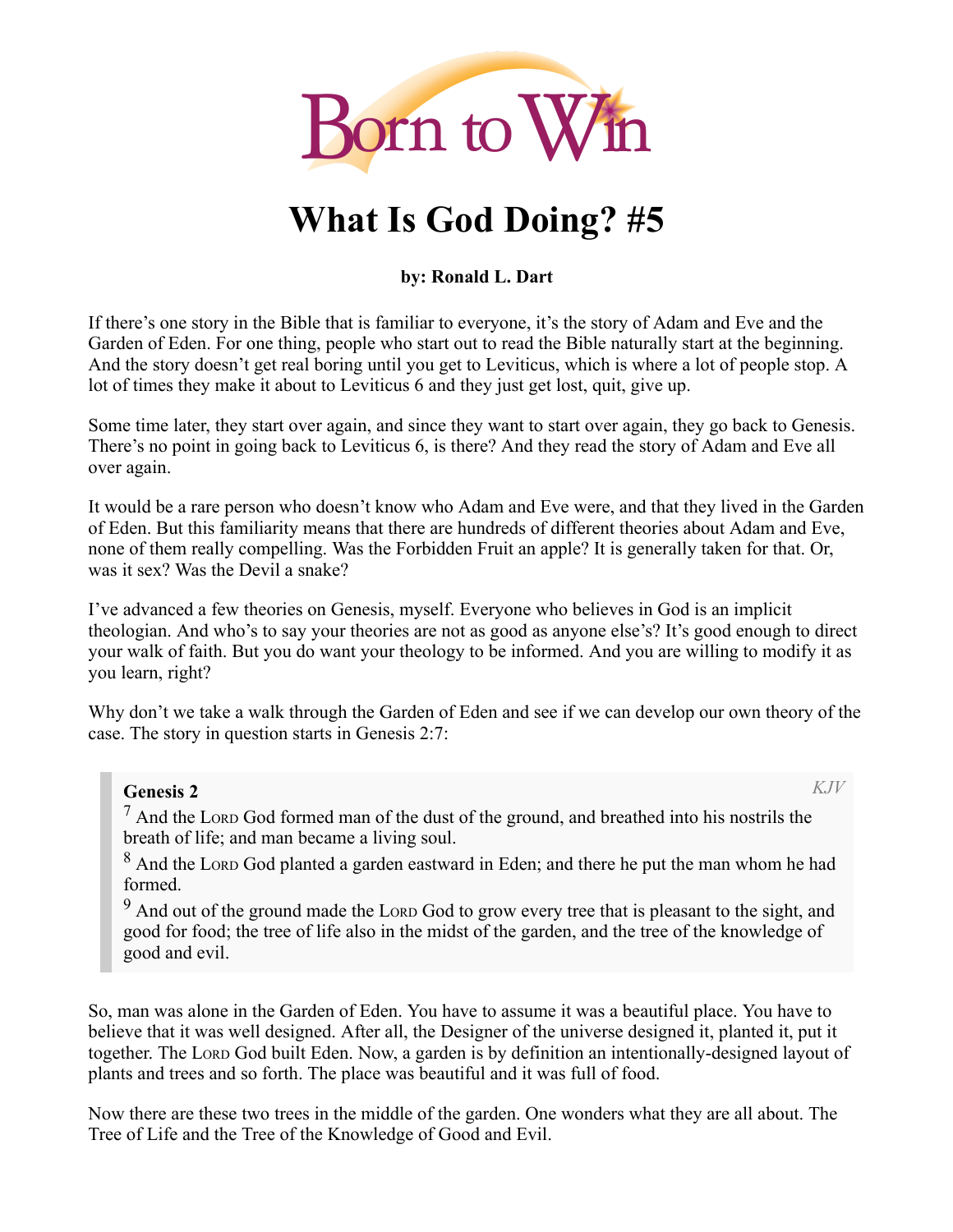# Genesis 2

<sup>15</sup> And the LORD God took the man, and put him into the garden of Eden to dress it and to keep it.

<sup>16</sup> And the LORD God commanded the man, saying, Of every tree of the garden thou mayest freely eat:

<sup>17</sup> but of the tree of the knowledge of good and evil, thou shalt not eat of it: for in the day that thou eatest thereof thou shalt surely die.

Hmmm. So man had work to do. Any garden will fall into disarray if it's not kept up. Dress it. Keep it. But a sinister element enters the picture, here. There is a command and a consequence of breaking that command. "Thou shalt not eat of it: for in the day that thou eatest thereof thou shalt surely die."

Now, notice that I said there is a consequence of breaking that command. I did not say "penalty." There is a difference between the two, and the difference is important.

The first thing you need to know about this passage is that the English word "evil" is the wrong word here. The English word "evil" denotes something that is morally bad. That is sinful. That is wicked. The connotations are of things that are exceedingly immoral and wicked and even malicious. When you see a movie that's supposed to be a pictorial of evil, well, it's slavering at the jaws. It's really nasty. It's bad stuff.

But the Hebrew word here translated "evil" includes no idea of immorality or malice. The Hebrew word is simply the opposite of good. This is the Tree of the Knowledge of Good and Bad. A tornado is bad. You get one that's about a mile or a half mile wide and walks its way through your community, you will say that something bad has happened to your community. But no one thinks there is any malice or any immorality or wickedness. These are moral things. That is not included in the Hebrew word translated in your Bible—your King James Bible—as "evil."

A scripture that many ask about is Isaiah 45:7, where God says,

Isaiah 45

*KJV*

*KJV*

 $<sup>7</sup>$  I form the light, and create darkness: I make peace, and create evil: I the LORD do all these</sup> things.

Well now, does God create evil, people want to know—moral wickedness? Of course not. Notice the parallel structure that exists in this passage. First, he says, "I form the light and create darkness." We have two opposites that are presented to us—light and darkness. Then the parallel structure: "I make peace and create evil." So, evil would be the opposite of peace. A better rendering of the Bible verse would be, "I form the light and create darkness: I make peace and create adversity: I the LORD do all these things."

So, back to Genesis. This is not a tree of good and evil, that is, of good and sin. It is a tree of the knowledge of good and bad, whatever that may mean.

But why was the tree there at all? I mean, if this tree is bad, if it's dangerous, or, let's put it this way: If Adam and Eve were not supposed to eat of the tree, why did God put it there? And that, folks, may be the most important question in this whole sequence.

# Genesis 2

<sup>18</sup> And the LORD God said, It is not good that the man should be alone; I will make him an help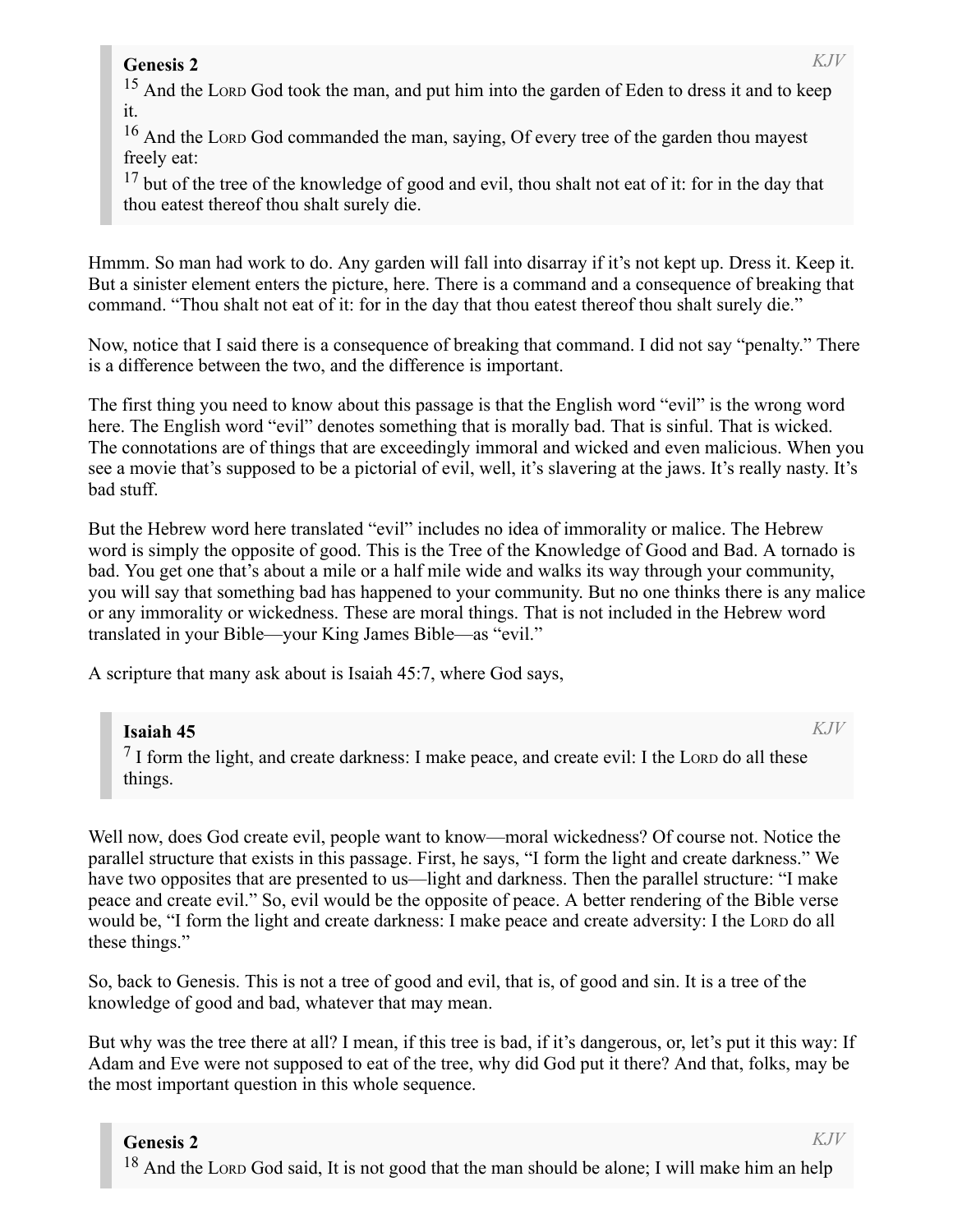Okay, here we have a fundamental truth about the nature of man. It is not good to be alone. Now, I don't know about you folks, but I have long since figured out that for myself. But the point here is it's good for us to know that we were designed to not be alone.

Man's a gregarious creature, we're a social creature. We need to be with other people. But more than that, each of us needs to be matched up with one other person.

# Genesis 2

*KJV*

<sup>19</sup> And out of the ground the LORD God formed every beast of the field, and every fowl of the air; and brought them unto Adam to see what he would call them: and whatsoever Adam called every living creature, that was the name thereof.

 $20$  And Adam gave names to all cattle, and to the fowl of the air, and to every beast of the field; but for Adam there was not found an help meet for him.

Now, none of this was to suggest that God thought he was going to find a help among the animals. If you read this carelessly, you almost get the impression, "Well, let's see…not good for man to be alone. He needs a help suitable for him." And so we create a dog, but no, that's not good enough. We created cats—that's not good enough. We create horses and that's not good enough. It's as though through trial and error we kept looking, but no, we just never found a help for man.

Well, that's not really what was going on here. God never thought he would find a help among the animals. God had something other than a dog in mind for a companion to man from the beginning. This has come to the place, now, though, where he is going to do it.

#### Genesis 2

*KJV*

<sup>21</sup> And the LORD God caused a deep sleep to fall upon Adam, and he slept: and he took one of his ribs, and closed up the flesh instead thereof;

 $22$  And the rib, which the LORD God had taken from man, made he a woman, and brought her unto the man.

<sup>23</sup> And Adam said, This is now bone of my bone, and flesh of my flesh: she shall be called Woman, because she was taken out of Man.

Now here is an interesting question. Why did God make man first? Why not make woman first, and just have her give birth to a man in the normal way? Well, you can probably think of many reasons why he may not have wanted to do that. Or, better yet, when he was making man out of the dust of the earth, why not just make two, male and female, and start them out on an equal footing? In other words, the first time Adam opens his eyes, woman is there, and man is there for her, and they are equals in every way.

The problem with this passage is that it puts man first and creates woman to help him. And there is no way that passage would be written like that now, in this century, at this time. That is, if men were writing a story about the origins of things. So you are left with a dilemma. If the Bible is nothing but a work of ancient folklore, then you can believe that men wrote this story to subjugate women. But if the Bible is the record of God's revelation to man, then this fact is something we have to deal with. Why did God do it that way?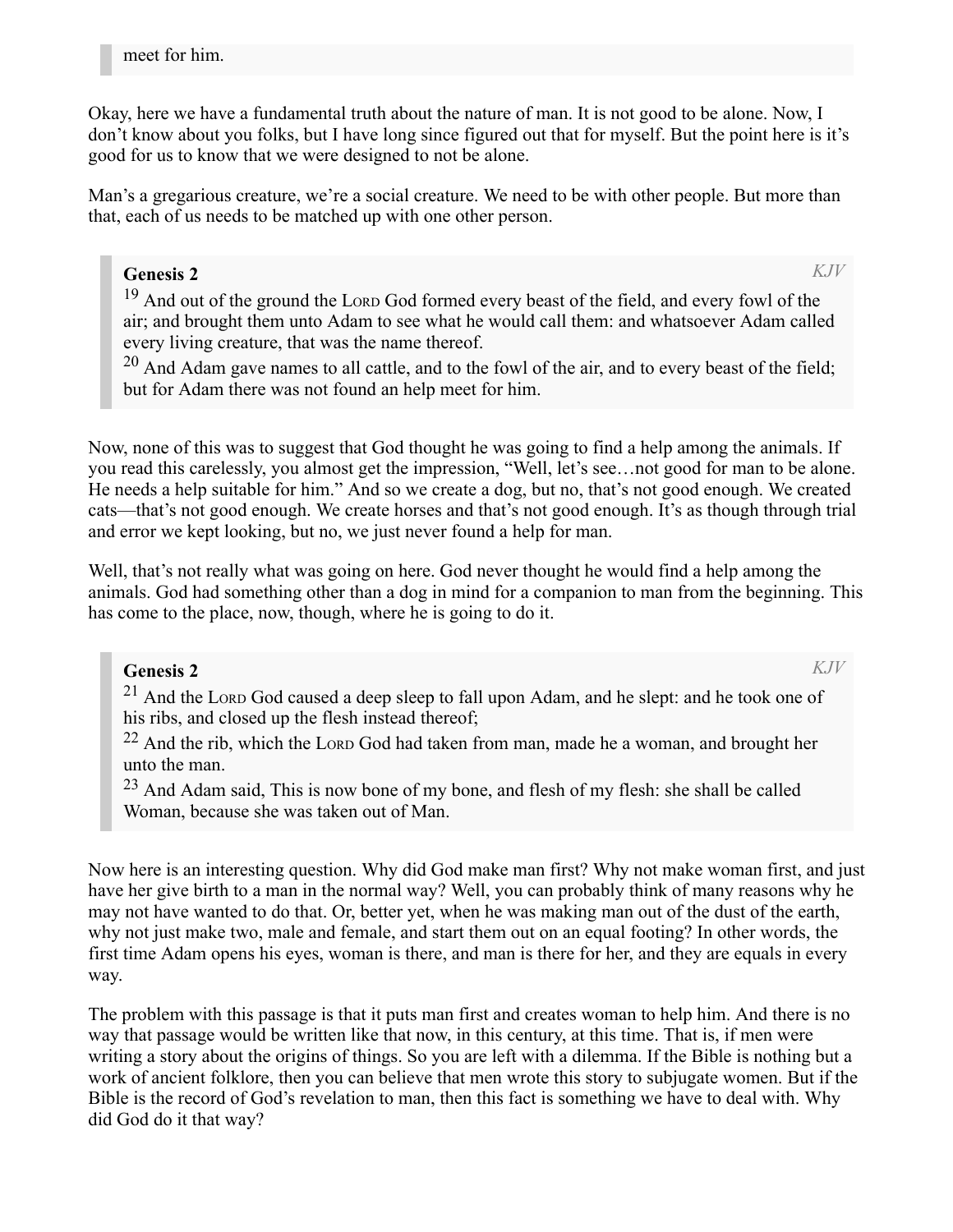Why did God make man first and woman second? Every man since Adam has come from a woman. And since that's true, well then, in the normal course of things, one would think that women would dominate. Maybe God brought woman from man and then man from woman to even things out. At least, that's what some people think. I think those who call women the weaker sex are very shortsighted. They are strong enough to have babies. Which one of you guys is ready to take that on? Why, if God hadn't held women back, they might very well have ruled the world. And if you want to argue that the world would be a better place, I guess the only refuge I have to fall back on is the Bible and say, well, God must have know what he was doing.

In verse 24 the story continues:

Genesis 2

<sup>24</sup> Therefore shall a man leave his father and his mother, and shall cleave unto his wife: and they shall be one flesh.

<sup>25</sup> And they were both naked, the man and his wife, and were not ashamed.

You know, to be united in the flesh—one flesh—is taken by some to be a euphemism for sex, especially in light of the next verse about nakedness. One thing is clear enough. It is God's intent that a man cleave to his wife once he gets married, that he leave his father and mother—in other words, that the old family ties are separated, and a new family is created every time.

But one has to wonder about the remark that they were not ashamed of being naked. Why should they be? To be ashamed, you have to have a consciousness of something that was wrong. And this they did not have. But now, the serpent enters the picture.

#### Genesis 3

<sup>1</sup> Now the serpent was more subtle than any beast of the field which the LORD God had made. And he said unto the woman, Yea, hath God said, Ye shall not eat of every tree of the garden?

It's almost as if the serpent came on the scene and looked around, and was surprised to see this one tree there. For if it hadn't been there, I don't think there would have been a question to have asked. He didn't expect the tree of the knowledge of good and evil, I think, to be there.

#### Genesis 3

<sup>2</sup> And the woman said unto the serpent, We may eat of the fruit of the trees of the garden: <sup>3</sup> But of the fruit of the tree which is in the midst of the garden, God hath said, Ye shall not eat

of it, neither shall ye touch it, lest ye die.

Ah. Okay. Well then, I return to my original question. Why was the tree there at all? And I'll ask another question. Why was it in the midst of the garden? Why was it given centrality of place, right along with the tree of life? This is an important question. It wasn't there for decoration. God could have made a pretty tree without making it deadly. So he put it there for a reason.

# Genesis 3

<sup>4</sup> And the serpent said to the woman, Ye shall not surely die:

 $<sup>5</sup>$  For God doth know that in the day ye eat thereof, then your eyes shall be opened, and ye shall</sup> be as gods, knowing good and evil.

*KJV*

*KJV*

*KJV*

*KJV*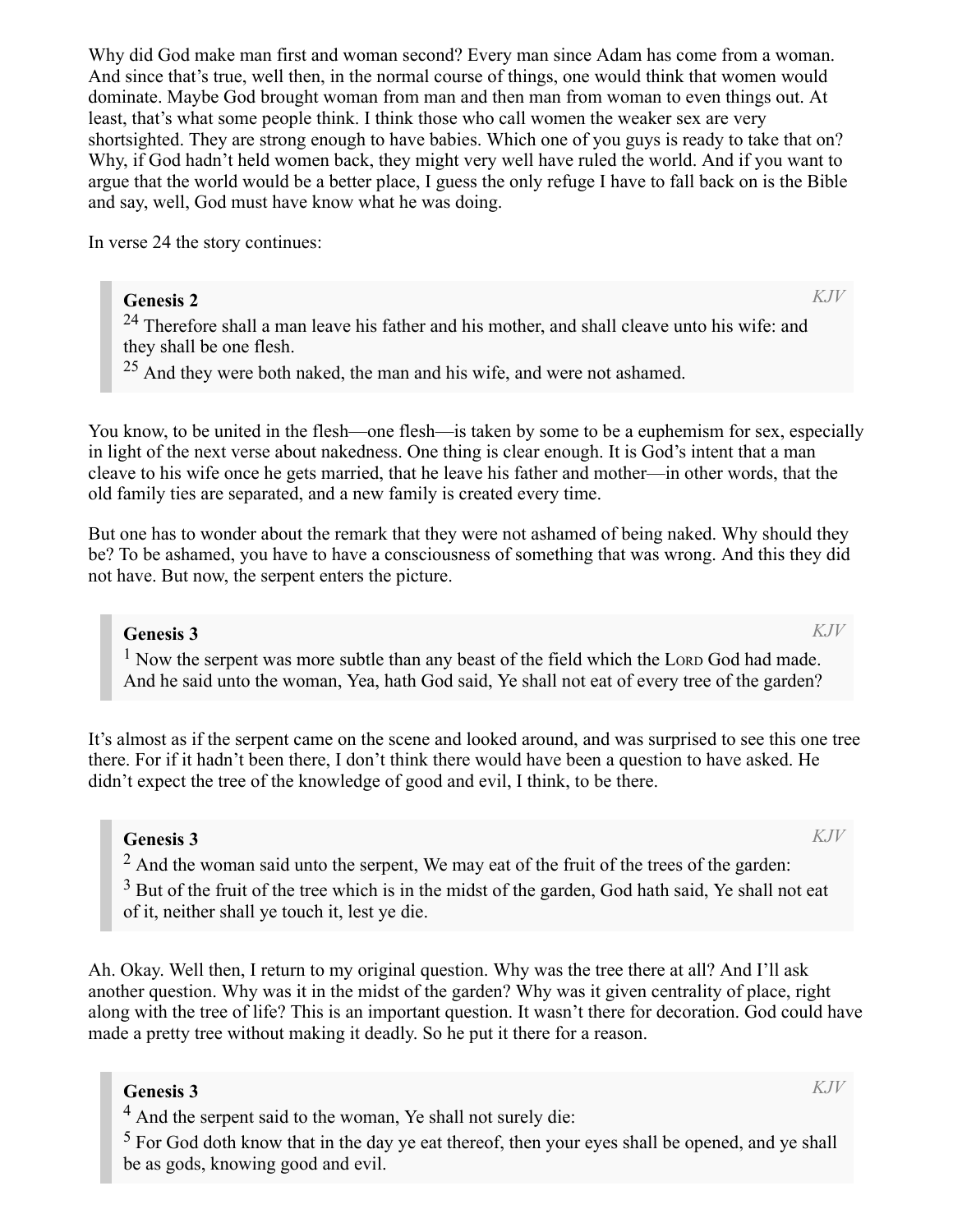Now, I have heard it said that the serpent lied. And yet, they ate the fruit and everything the serpent said would happen, happened. Their eyes were opened, they knew good and bad, and they didn't die. Now, you will argue that they died later, and you are right. But from their point of view, in the moments after eating the fruit, the serpent was entirely right. In fact, they lived for a very long time.

Now this premise of the serpent is fascinating. He said, "Ye shall be as gods." What do you suppose that meant? We don't have enough information to complete the theory yet. Let's go on.

#### Genesis 3

 $<sup>6</sup>$  And when the woman saw that the tree was good for food, and that it was pleasant to the eyes,</sup> and a tree to be desired to make one wise, she took of the fruit thereof, and did eat, and gave also unto her husband with her; and he did eat.

 $<sup>7</sup>$  And the eyes of them both were opened, and they knew that they were naked; and they sewed</sup> fig leaves together; and made themselves aprons.

I can't help laughing when I think of Adam and Eve making aprons out of fig leaves. I visualize something like a hospital gown that covers the front but doesn't do very much about the back. So here they are, covered in front and exposed in the rear. I think there may be some symbolism in that, somewhere. Generations of kids who read the Bible have been titillated by this story.

What do you mean, they ask, they knew they were naked after eating the fruit? How could they have not known before? Didn't they have hands? Sense of touch? What do you mean they didn't know they were naked? Well, what Genesis means, obviously, is that their nakedness suddenly became significant to them, and it was not significant before. Some have opined that clothes are a possession, a status symbol, and that may have been part of what was behind it. But I don't know. Nakedness is a kind of vulnerability which sometimes is important and sometimes is not. I think Adam and Eve suddenly realized that they were vulnerable, and they hadn't been vulnerable before.

# Genesis 3

*KJV*

*KJV*

<sup>8</sup> And they heard the voice of the LORD God walking in the garden in the cool of the day: and Adam and his wife hid themselves from the presence of the LORD God amongst the trees of the garden.

<sup>9</sup> And the LORD God called unto Adam, and said unto him, Where art thou?" This is a sad and charming story and revealing at the same time. Did God really not know what had happened? Now here we are. We believe that God is omniscient—that he knows everything. He knows everything that's going on all the time, anyplace, everywhere.

So he comes into the garden and says, Where are you? Doesn't he know? Didn't he know what had happened? Did he really not know where they were hiding? Well, I suppose that we would have to assume then that he was pretending not to know. Unless, of course, he had decided not to know. You know, there is a certain charm in the realization that God is not a voyeur. He had given Adam and Eve privacy to be intimate with one another, and hadn't looked. Now, he could have, I suppose. He is allpowerful. He's the Creator. But I gather he chose not to. Otherwise, we have the image of a god coming into the Garden of Eden pretending, deceiving Adam and Eve. Making them believe he didn't know, when, in fact, he really did. I think it's much more charming to believe he chose not to. And in many ways, it's much more in keeping with the character of God as we learn about him through the pages of the Bible day by day and page by page.

And this also leads logically to the question of whether the sin of Adam and Eve was sex. Now, does anyone seriously believe this? Yeah. I think they do. I just want you to think about it for a moment. God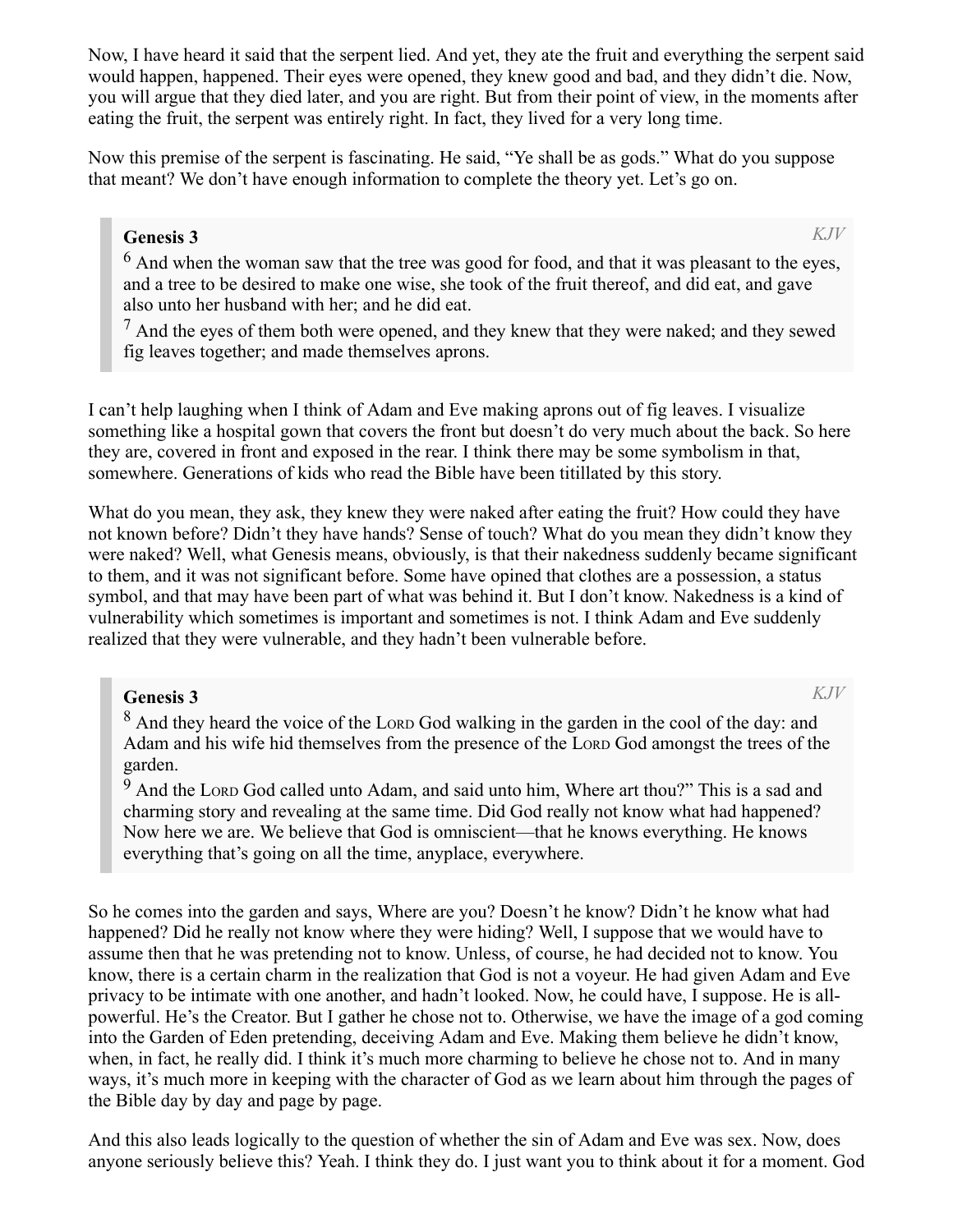put Adam and Eve, two perfect physical specimens in the prime of life—please take a moment and visualize—he put these two perfect people in the prime of life in the garden, naked and told them to be fruitful and multiply. And then, God got mad at them for having sex? Right? Does that make sense to you? My question is, how were they supposed to multiply—by cell division? I would really think that God expected them to do it the old fashioned way—to have children.

# Genesis 3

<sup>10</sup> And he said, I heard thy voice in the garden, and I was afraid, because I was naked; and I hid myself.

So now Adam is afraid of his best friend.

# Genesis 3

<sup>11</sup> And he said, Who told thee that thou wast naked? Hast thou eaten of the tree, whereof I commanded thee that thou shouldest not eat?

<sup>12</sup> And the man said, The woman whom thou gavest to be with me, she gave me of the tree, and I did eat.

<sup>13</sup> And the LORD God said unto the woman, What is this that thou hast done? And the woman said, The serpent beguiled me, and I did eat.

This is the original, the first time in history, of the passing of the buck.

So the consequences of all this were immediate and severe.

#### Genesis 3

<sup>14</sup> And the LORD God said unto the serpent, Because thou hast done this, thou art cursed above all cattle, and above every beast of the field; upon thy belly shalt thou go, and dust shalt thou eat all the days of thy life:

<sup>15</sup> And I will put enmity between thee and the woman, and between thy seed and her seed; it shall bruise thy head, and thou shalt bruise his heel.

<sup>16</sup> To the woman he said, I will greatly multiply thy sorrow and thy conception; in sorrow thou shalt bring forth children; and thy desire shall be to thy husband, and he shall rule over thee.

So the woman would have children, and that's good. She would have her children in pain, and that is bad. But you see, she had eaten of the tree of the knowledge of good and bad.

#### Genesis 3

<sup>17</sup> And unto Adam he said, Because thou hast hearkened unto the voice of thy wife, and hast eaten of the tree, of which I commanded thee, saying, Though shalt not eat of it: cursed is the ground for thy sake; In sorrow shalt thou eat of it all the days of thy life;

<sup>18</sup> thorns also and thistles shall it bring forth to thee; and though shalt eat the herb of the field;

<sup>19</sup> In the sweat of thy face shalt thou eat bread, till thou return unto the ground; for out of it wast thou taken: for dust thou art, and unto dust shalt thou return.

You'll have food to eat, and that's good. You'll have to fight for every morsel, and that's bad. You're going to live a long time, and that's good. But you're going to die in the end, and that's bad. But you

*KJV*

*KJV*

*KJV*

*KJV*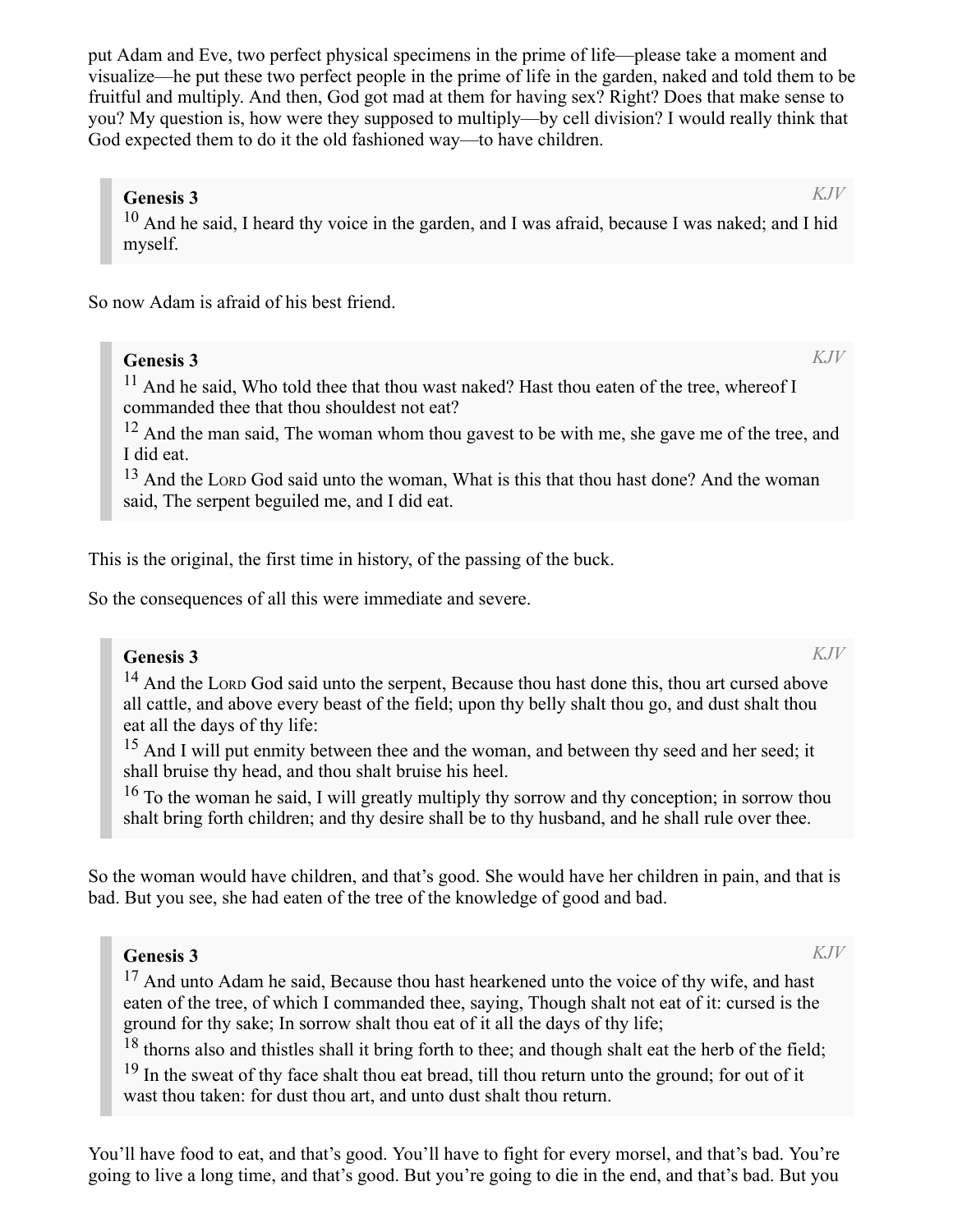see, Adam had eaten of the fruit of the tree of the knowledge of good and bad.

Adam and Eve had made a choice. They had a choice to eat of the Tree of Life and live forever. Or they could eat of the Tree of the Knowledge of Good and Bad, which would, in the end, take their lives.

Now, why was the tree there? Why put them at risk? It was there because God wanted his children to be free to make the choice. They could eat of the Tree of Life and live forever, or they could eat of the Tree of the Knowledge of Good and Evil, which basically means they go into the world. They experience good, they experience evil. We get to try things. We get to succeed, we get to fail. God wanted us to have the choice.

Why was the serpent allowed to be there? Surely he could have kept that stinker out of the garden, couldn't he? No. The serpent was there because God wanted man to face the choice. We weren't going to be allowed to slide by, one way or the other. We actually had to come up against it, look at it, think about it, and decide. And right there is the fundamental truth about the Garden of Eden, the experience of Adam and Eve, and the trees—the Tree of Life, and the Tree of the Knowledge of Good and Evil. It's all about making choices.

I've said before: God could have made a creature that couldn't sin. Well, he did make creatures that couldn't sin. We call them cows. The fact is, you and I don't want to be a cow. We want the right to choose. We want the right to be intelligent, sentient creatures who are capable of knowing God. And God wants us that way, because then we can make a choice to love him or not, as the case may be. But without the choice, there really is no love.

#### Genesis 3

*KJV*

- $20$  And Adam called his wife's name Eve; because she was the mother of all living.
- <sup>21</sup> Unto Adam also and to his wife did the LORD God make coats of skins, and clothed them.
- $22$  And the LORD God said, Behold, the man is become as one of us, to know good and evil[.]

That's interesting. That's what Satan said would happen. When the serpent said, you'll become as gods, knowing good and evil. And God said, he's become as one of us.

#### Genesis 3

 $22$  [...] And now, lest he put forth his hand, and take also of the tree of life, and eat, and live for ever:

<sup>23</sup> Therefore the LORD God sent him forth from the garden of Eden, to till the ground from whence he was taken.

We've got to get him out of here, because in his condition, we don't want him to live forever.

#### Genesis 3

 $24$  So he drove out the man; and he placed at the east of the garden of Eden Cherubims, and a flaming sword which turned every way, to keep the way of the tree of life.

So all of Adam and Eve's children, including you and me, have been born outside of the garden, and without access to the Tree of Life and exposed continually to the choices that Adam and Eve left us with. We get to endure the good. We get to endure the bad. This, I suppose, is the idea of original sin. It's not so much that we are guilty because of Adam and Eve's sin, it's just that the only option we have

*KJV*

*KJV*